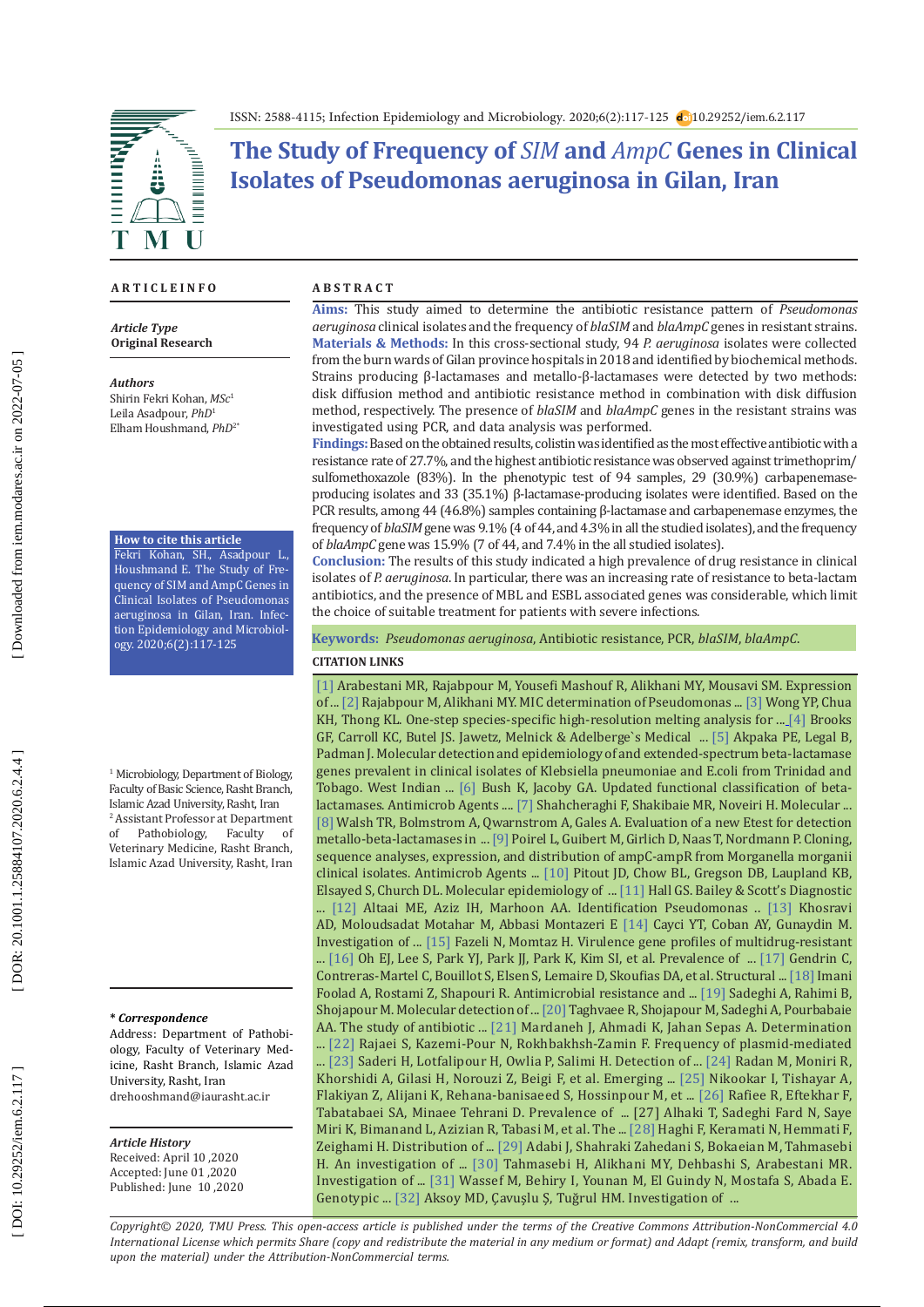## **Introduction**

*Pseudomonas aeruginosa* is a nonfermenting Gram-negative bacillus, knows as an important leading cause of infection in hospitalized patients, especially in patients with weakened immune system (including patients with burns and cystic fibrosis). Despite the improvement of health and therapeutic methods, the risk of *P. aeruginosa* infection is high in ICU patients [1]. The mortality rate of patients with *P. aeruginosa*-induced bacteremia has been reported to be 30-50%. This bacterium is an important pathogen that is more resistant to antibiotics than other Gramnegative bacteria. The intrinsic resistance of this bacterium is associated with its outer membrane with low permeability, it could also develop an acquired resistance to antibacterial agents that are typically effective on this pathogen  $[2-3]$ .

Antibiotic resistance is usually based on one of the following mechanisms, and *P. aeruginosa* is not an exception: 1) the microorganism produces an enzyme that causes active drug degradation, 2) microorganisms change their permeability to the drug, 3) microorganisms change their necessary receptors for medication, and 4) microorganisms find another metabolic pathway that compensates for the druginhibited reaction  $[4]$ . One of the most important cause of antibiotic resistance is the production of β-lactamase enzymes  $[5]$ . The currently accepted method to classify β-lactamases is the classification based on their molecular structure and amino acids sequence. Four classes of these enzymes (A to D) and their functions have been identified. Groups A, C, and D have a serinebased function, while Group B enzymes are called metallo-β-lactamases  $(MBL<sub>s</sub>)$  because of their need for zinc metal  $[6]$ .

One of the most important factors contributing to the drug resistance of *P.*  *aeruginosa* to carbapenem antibiotics is the production of metallo-β-lactamase (MBL) enzymes. This has been widely studied, and different involved genes and alleles have been identified [7].

*Pseudomonas* carbapenemase-encoding genes are a serious clinical threat. The genes encoding these enzymes, which are located in the plasmids, could be easily transmitted to other bacteria. MBLs have a broad spectrum and are not inhibited by β-lactamase inhibitors such as clavulanic acid, sulbactam, and tazobactam; on the other hand, they could hydrolyze all β-lactam antibiotics except monobactam and aztreonam. MBL enzymes could be divided into *UIM, SIM, AIM, GIM, SPM, or VIM* according to their molecular structure  $[8-9]$ . *SIM* has been isolated from *Acinetobacter baumannii* strains and is a subclass of B1. SIM is very similar to IMP (69% to ISP12 and 64% to IMP9) and has the ability to hydrolyze a broad spectrum of β-lactams. *SIM* is located on Class I Integrons. Identifying antibiotic resistance and identifying strains harboring different *AmpC* gene families, as well as determining the prevalence and emergence of new strains, could reveal the relationship between resistance to broadspectrum antibiotics and the presence of some of these genes [10].

**Objectives**: The present study was carried out to detect the frequency of *SIM* and *AmpC* genes in clinical samples of MBL-producing *P. aeruginosa* strains isolated from burn wounds of patients hospitalized in the hospitals of Gilan province.

# **Materials and Methods**

**Isolation and Identification of Bacteria:**  In this descriptive cross-sectional study, conducted from August 2018 to January 2019, 94 *P. aeruginosa* clinical strains were isolated from burn wounds of patients hospitalized in the burn wards of Gilan

DOI: 10.29252/iem.6.2.117]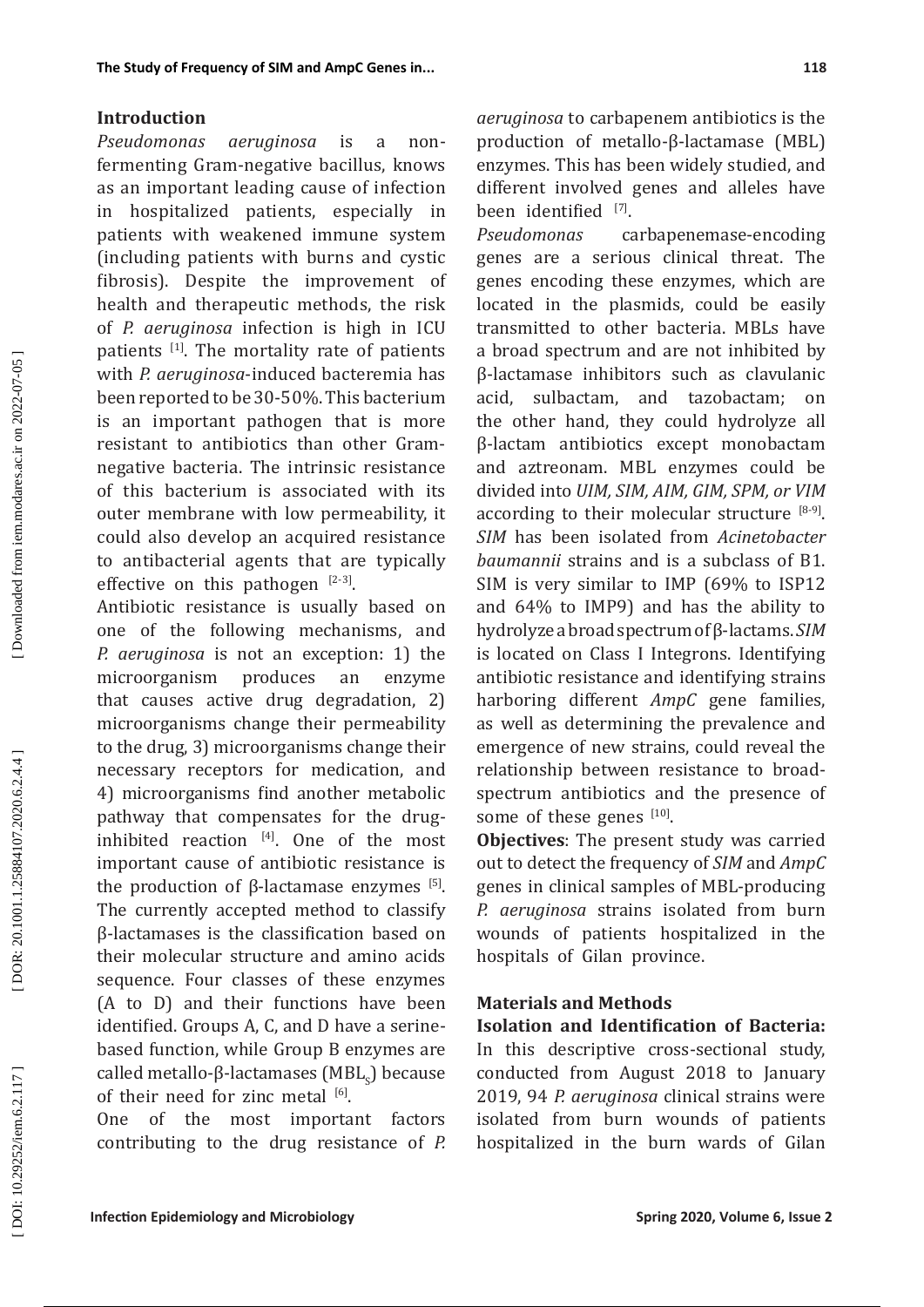hospitals. The specimens were placed in plastic microtubes containing BHI transport medium (Merck, Germany) and transferred to the microbiology laboratory for complementary tests. They were cultured on MacConkey, TSI, and SIM environments<br>(Merck. Germany). Biochemical tests (Merck, Germany). Biochemical including oxidase, catalase, urease, TSI, oxidation and fermentation (O/F), and growth ability of the bacteria at 42 °C were performed according to the standard detection table [11].

**Determination of antibiotic resistance pattern of the isolates:** Antibiotic resistance patterns of 94 *P. aeruginosa* isolates were determined by disk diffusion method according to the CLSI standard. Antibiotic discs used were as follows: ciprofloxacin (5 µg), colistin (10 µg), gentamicin (10 μg), imipenem (10 μg), cefotaxime (30 μg), ceftazidime (30 µg), kanamycin (30 µg), and trimethoprim/sulfamethoxazole (1.25/23.75 µg) (Padtan Teb).

The phenotype of β-lactamase and carbapenemase production in the isolates was ascertained by the combined disk diffusion method according to the CLSI procedure. Ceftazidime and ceftazidime + clavulanic acid were used to evaluate the strains ability to produce broad-spectrum β-lactamase, and imipenem and imipenem + EDTA discs were used to examine carbapenemase production. The standard strain of *P. aeruginosa* ATCC 27853 was used as a control. If the difference between the inhibition zone diameter of a single disc and a disc containing an inhibitor was equal to or greater than 5 mm, that strain was identified as enzyme producer  $[12]$ .

**Frequency of blaSIM and AmpC genes:** To identify two *blaSIM* and *AmpC* genes, the bacterial genomic DNA was extracted using the Boiling method. Briefly, bacterial isolates were cultured in LB broth medium. After reaching an appropriate turbidity, 100 μL of the culture was mixed with 400 μL of TE buffer and boiled at 95 °C for 15 min and placed at -20˚C for 5 min. The vials were then centrifuged at  $14000 \times g$  for 10 min, and the supernatant was transferred from each vial to a new sterile microtube. For definitive confirmation of the extracted DNA, they were transferred onto 1% agarose gel and electrophoresed [13].

The amplification of *blaSIM* and *AmpC* genes was performed using specific primers (Table 1) and Polymerase Chain Reaction (PCR) method. PCR was performed in a total volume of 25 µL, containing 12.5 µL of PCR mixture, forward and reverse primers (10 pmol), template DNA  $(2 \mu L)$ , and 12.5  $\mu L$ sterile distilled water. The microtubes were then transferred to a thermocycler with an appropriate program described by Cayci et al. (2014) [14]. The PCR products were detected by electrophoresis on agarose gel 1%.

# **Findings**

The antibiotic resistance pattern of 94 *P. aeruginosa* clinical isolates to 8 different antibiotics was as follows: trimethoprim/ sulfamethoxazole 83%, cefotaxime 73.4%,

**Table 1)** Primers used for PCR detection of *SIM* and *AmpC* genes

| Target<br>Gene             | Primer Sequence<br>$(5' \rightarrow 3')$                 | Product Size (bp) | Reference |
|----------------------------|----------------------------------------------------------|-------------------|-----------|
| $blaSIM-F$<br>$blaSIM-R$   | TAC AAG GGA TTC GGC ATC G<br>TAA TGG CCT GTT CCC ATG TG  | 570               | 32        |
| $blaAmpC-F$<br>$blaAmpC-R$ | CTT CCA CAC TGC TGT TCG CC TTG GCC<br>AGG ATC ACC AGT CC | 1063              | 26        |

DOR: 20.1001.1.25884107.2020.6.2.4.4

DOI: 10.29252/iem.6.2.117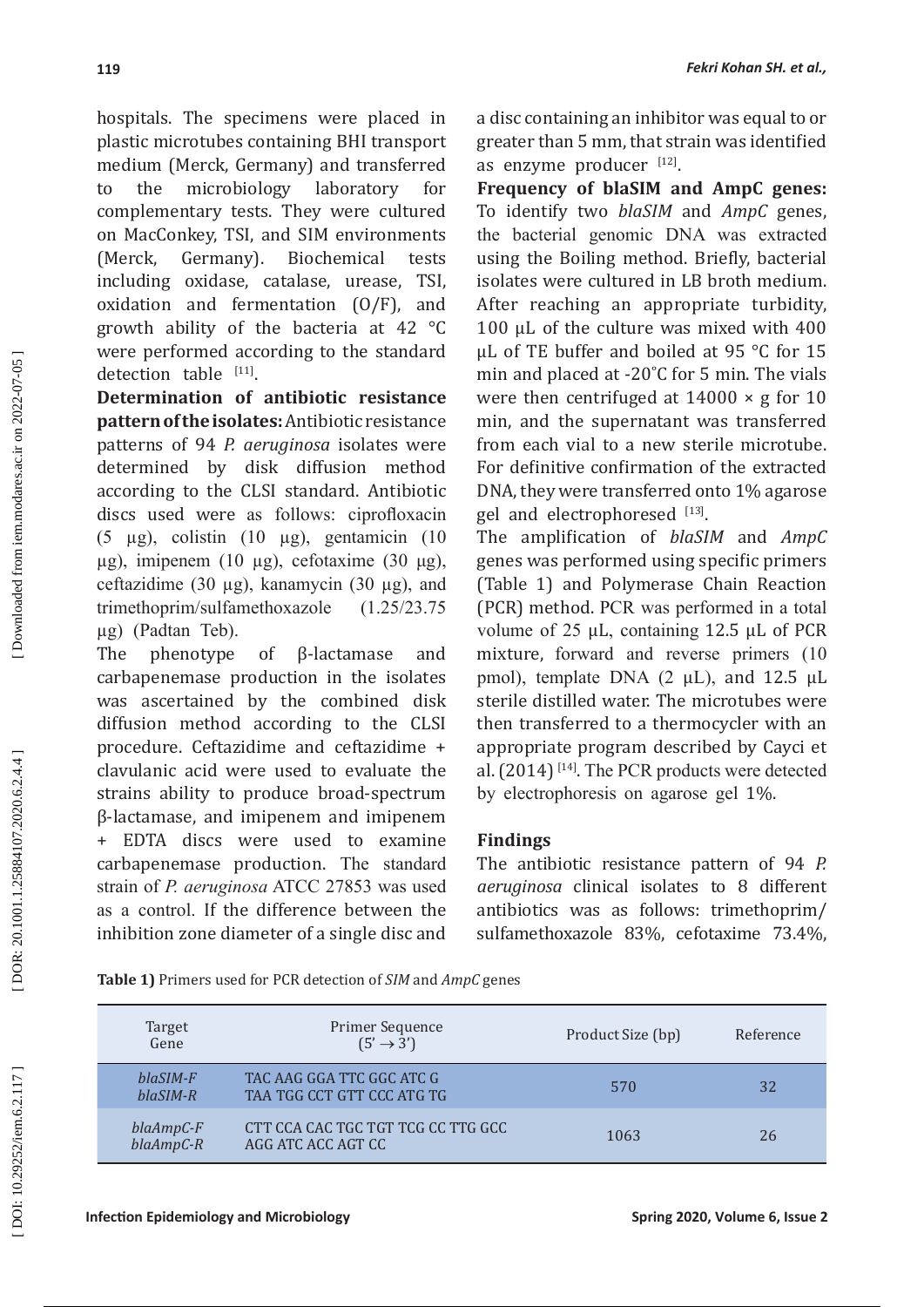ceftazidime 35.1%, Kanamycin 57.4%,<br>ciprofloxacin 50%, gentamicin 45.7%, ciprofloxacin 50%, gentamicin 45.7%, imipenem 40.4%, and colistin 27.7%. Colistin was recognized as the most potent antibiotic against clinical isolates of *P. aeruginosa,* while the highest resistance was observed to trimethoprim/sulfamethoxazole (Table 2). In phenotypic assays, 30.9 and 35.1% of the isolates were positive for metallo-βlactamases (MBL) and extended-spectrum β-lactamases (ESBL) production, respectively. Out of 44 MBL and/or ESBL producing strains examined in PCR assay, *blaSIM* and *blaAmpC* genes were identified in 4 (4 of 44, 9.1%; 4 of 94, 4.3%) and 7 samples (4 of 44,15.9%; 4 of 94, 7.4%), respectively (Figures 1 and 2).

## **Discussion**

Downloaded from iem.modares.ac.ir on 2022-07-05

*P. aeruginosa* is one of the main leading causes of nosocomial infections and mortality in patients with leukemia (lymphoma), severe burns, and cystic fibrosis [15]. Due to its high drug resistance, this bacteria by itself accounts for 30% of all nosocomial infections and has made the treatment of these infections a serious problem in the health system [16].

MBLs are enzymes that confer bacterial

resistance to Imipenem [15]. The over-use of antibiotics plays a key role in the emergence of MBL-producing strains [17]. Epidemiological studies around the world have demonstrated that drug resistance pattern of *P. aeruginosa* strains could be different from country to country, from one geographical area to another, and even between different hospitals in a geographical area.



**Figure 1)** Electrophoresis of PCR product for *blaSIM* gene. M: 100-bp DNA marker; 4: C- ; 5: C+; 1-3: the *blaSIM* gene PCR product, with an approximate length of 570 bp.

In this research, the antibiotic resistance

**Table 2)** Antibiotic susceptibility pattern of *P. aeruginosa* isolates.

| Antibiotics                   | Resistant<br>Number (%) | Intermediate<br>Number $(\%)$ | Sensitive<br>Number (%) |
|-------------------------------|-------------------------|-------------------------------|-------------------------|
| Cefotaxime                    | 69 (73.4)               | 11(11.7)                      | 14 (14.9)               |
| Ceftazidime                   | 33 (35.1)               | 41(43.6)                      | 20(21.3)                |
| Ciprofloxacin                 | 47(50)                  | 27(28.7)                      | 20(21.3)                |
| Colistin                      | 26(27.7)                | 60(63.8)                      | 8(8.5)                  |
| Gentamicin                    | 43 (45.7)               | 7(7.5)                        | 44 (46.8)               |
| Imipenem                      | 38 (40.4)               | 4(4.3)                        | 52 (55.3)               |
| Kanamycin                     | 54 (57.4)               | 25(26.6)                      | 15(16)                  |
| Trimethoprim/Sulfamethoxazole | 78 (83)                 | 2(2.1)                        | 14 (14.9)               |

DOR: 20.1001.1.25884107.2020.6.2.4.4]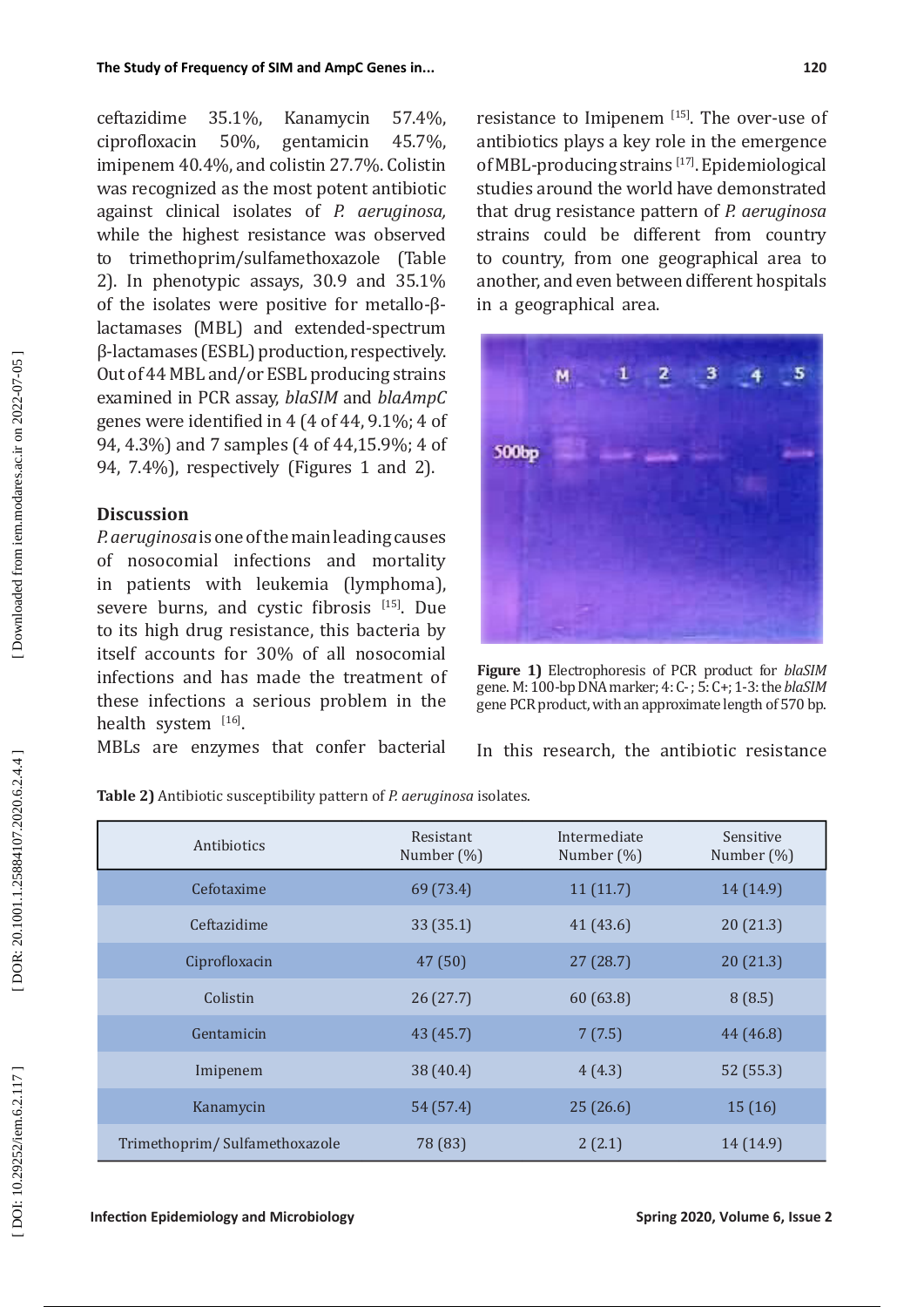pattern of the isolates was as follows: trimethoprim/sulfamethoxazole 83%,<br>cefotaxime 73.4%, kanamycin 57.4%. 73.4%, kanamycin<br>50%, gentamicin ciprofloxacin 50%, gentamicin 45.7%, imipenem 40.4%, ceftazidime 35.1%, and colistin 27.7%.



**Figure 2)** Electrophoresis of PCR product for *blaAmpC* gene. M: 100-bp DNA marker; 1: C- ; 2: C+; 3-6: the *blaAmpC* gene PCR product with an approximate length of 1063 bp.

Imani Foolad et al. (2010) in Zanjan reported the antibiotic resistance pattern of *P. aeruginosa* isolates as follows: tetracycline (86.4%), ceftriaxone (66.4%), cefotaxime  $(43.6\%)$ , gentamicin  $(25.5\%)$ ,<br>ceftazidime  $(20.9\%)$ , and amikacin ceftazidime  $(17.3\%)$  <sup>[18]</sup>. In a study by Sadeghi et al. (2012) in Markazi province, the rate of resistance to imipenem was reported as 37%, of which 50% were MBL positive [19]. In another research by Taghvaee et al. (2013), examining 108 *P. aeruginosa* strains collected from Arak health centers, the resistance pattern was reported as follows: ceftazidime (33.3%), imipenem (22.2%), and meropenem (24%). Out of 36 ceftazidime-resistant strains, 32 (88.8%) strains were ESBL positive [20]. In a study in Ahvaz by Mardaneh et al. (2013), colistin exhibited the highest anti-*Pseudomonas* activity (78.3%), and there was a high resistance to beta-lactam antibacterials

 $[21]$ . In another study by Rajaei (2017), out of 103 isolates studied, 26 (25.2%) strains showed high resistance to meropenem and imipenem, of which 19 (73%) isolates were MBL producer  $[22]$ .

In all of these reports, the rate of resistance to the antibiotics used in this study (ceftazidime, cefotaxime, and gentamicin in Imani's study, imipenem in Sadeghi's study, and ceftazidime and imipenem in Taghvaee's study) was lower than that found in this research, which could be due to the fact that those studies were performed almost a decade ago. In the study conducted in Ahvaz, colistin was reported as the most effective antibiotic against *Pseudomonas*, consistent with this research result.

Sadri et al. (2010) reported high levels of antibiotic resistance in Tehran as follows: gentamicin (86%), ceftazidime (73%), amikacin (73%), and ciprofloxacin (55%)  $[23]$ ; in their study, resistance to gentamicin, ceftazidime, and ciprofloxacin was higher than that found in this study. Their study results are not similar to this research findings, which could be due to factors such as statistical population, sample size, and type of diagnostic method used.

Radan et al. (2016) showed multi-drug resistance in 38% of the isolates and extensive drug resistance in 62% of the isolates from burns in Isfahan. The highest resistance rate was observed to amikacin,<br>cefenime. ceftazidime. cinrofloxacin. cefepime, ceftazidime, ciprofloxacin, imipenem, meropenem, and tobramycin (more than 90% of the isolates), while the resistance rate to aztreonam and piperacillin/tazobactam was reported as 86 and 70.7%, respectively. The most effective antibiotics were colistin and polymyxin B, and *blaIMP* gene was detected in 74.3% of the metallo-β-lactamase producing isolates  $[24]$ . Therefore, there is a high level of resistance to a variety of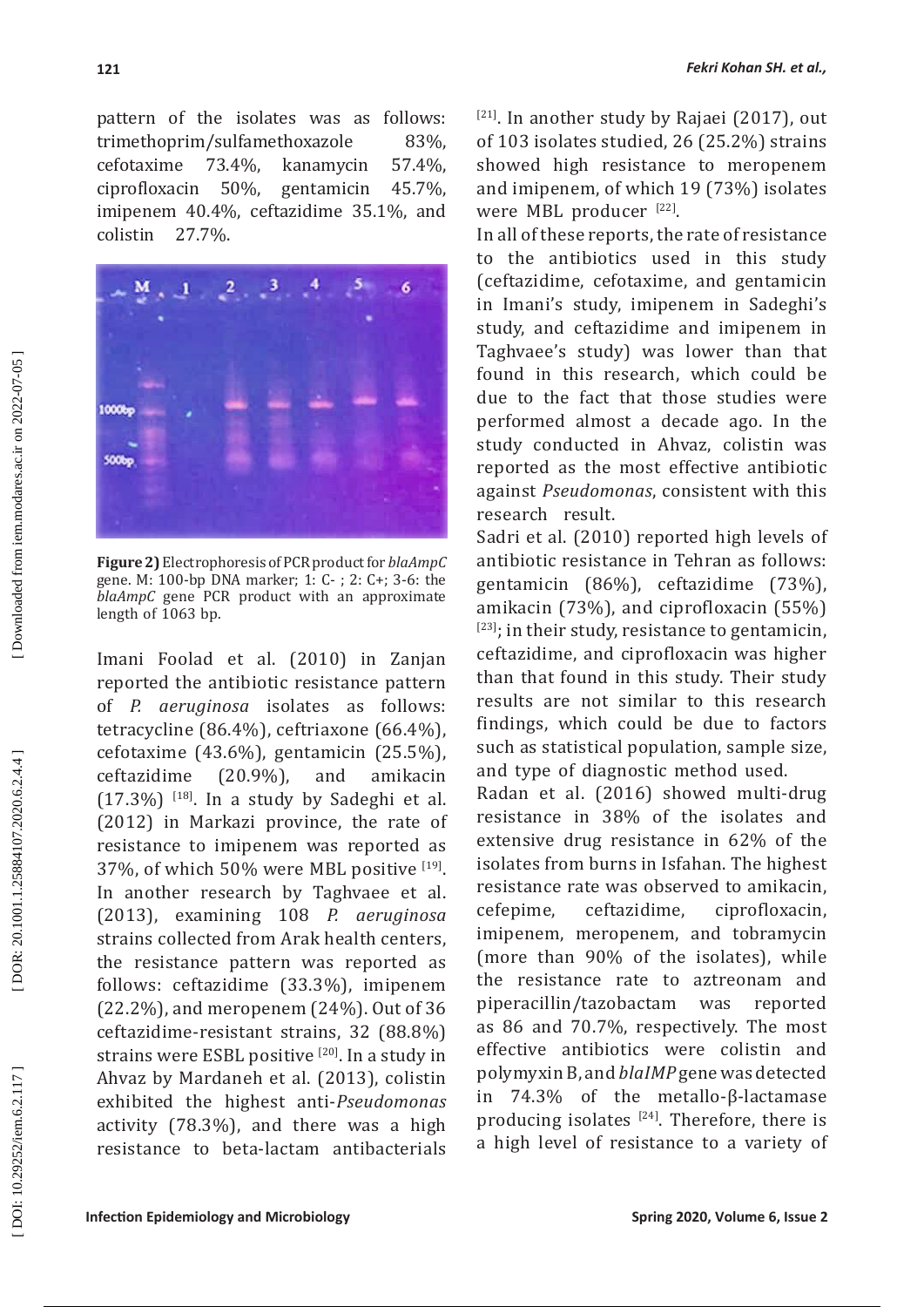antibiotics in Isfahan, and the prevalence of *blaIMP* gene is very high. However, colistin was found to be an effective antibiotic against *Pseudomonas*, consistent with the present study result.

Nikookar et al. (2013) showed the resistant rate of *P. aeruginosa* strains to imipenem to be 23.3% in Gilan province  $[25]$ , which is less than the present study finding, suggesting further expansion of enzymeproducing strains in Gilan province over this period.

In this survey, out of 94 *P. aeruginosa* isolates, 44 strains were identified as β-lactamase and carbapenemase producers, among which 4 (4 of 44, 9.1%) samples were positive for *SIM* gene, and 7 (7 of 44, 15.9%) samples were positive for *AmpC* gene (4.3% and 7.4% in all the studied isolates, respectively).

Rafiee et al. (2014) reported the frequency of *AmpC* gene in all the studied isolates of *P. aeruginosa* to be 5% <sup>[26]</sup>. The frequency of *SIM* gene in 6771 samples was shown to be 14% by Alhaki et al.  $(2017)$  <sup>[27]</sup>. In another study, the frequency of *blaSIM* gene in 120 samples was determined as 17.1% by Haghi et al. (2017) [28]. Adabi et al. (2017) showed that out of 100 samples, 20 (20%) samples were positive for *AmpC* gene [29]. The frequency of *AmpC* gene in 114 samples was shown to be 85% by Tahmasebi et al.  $(2018)$  <sup>[30]</sup>. In the present study, the frequency of *SIM* and *AmpC* genes was reported as 4.3 and 7.4%, respectively. Except for Rafiee's study, the frequency of *SIM* and *AmpC* genes in this study was less than that reported in the previous studies. The discrepancy in this and other studies results could be due to geographical variation, so that even in some cases, variations in reports from various hospitals in the same city may be quite persistent and extensive [31]. It is recommended that further studies be

performed to investigate the presence of other MBL coding genes and to determine the genetic origin of these genes in clinical isolates of *P. aeruginosa* .

# **Conclusion**

This study results indicated a high prevalence of drug resistance in clinical isolates of *P. aeruginosa* collected from Gilan hospitals. In particular, there was an increasing rate of resistance to beta-lactam antibiotics, and the presence of MBL and ESBL associated genes was considerable. This limits the choice of suitable treatment for patients with severe infections.

**Acknowledgments:** This paper is the result of the Microbiology master's thesis at Rasht Islamic Azad University. The authors sincerely thank the support of Rasht Islamic Azad University.<br> **Ethical Permissions:** All a

**Permissions:** All applicable international, national, and/or institutional guidelines for the care and use of animals were followed.

**Conflicts of interest:** The authors declare that they have no conflict of interest.

**Authors Contribution:** Conceptualization: LA, SFK; Data curation and formal analysis: LA, EH; Funding acquisition: SFK; Investigation: SFK; Methodology and project administration: LA; Resources: LA, SFK; Software: LA, EH; Supervision: LA; Validation: LA, EH; Visualization: EH; Writing of original draft: EH, SFK; Writing, reviewing, and editing: EH.

**Fundings:** The authors received no specific funding for this work.

**Consent to participate:** Authors declare that all patients have signed the participation form.

# **References**

1. Arabestani MR, Rajabpour M, Yousefi Mashouf R, Alikhani MY, Mousavi SM.

DOI: 10.29252/iem.6.2.117]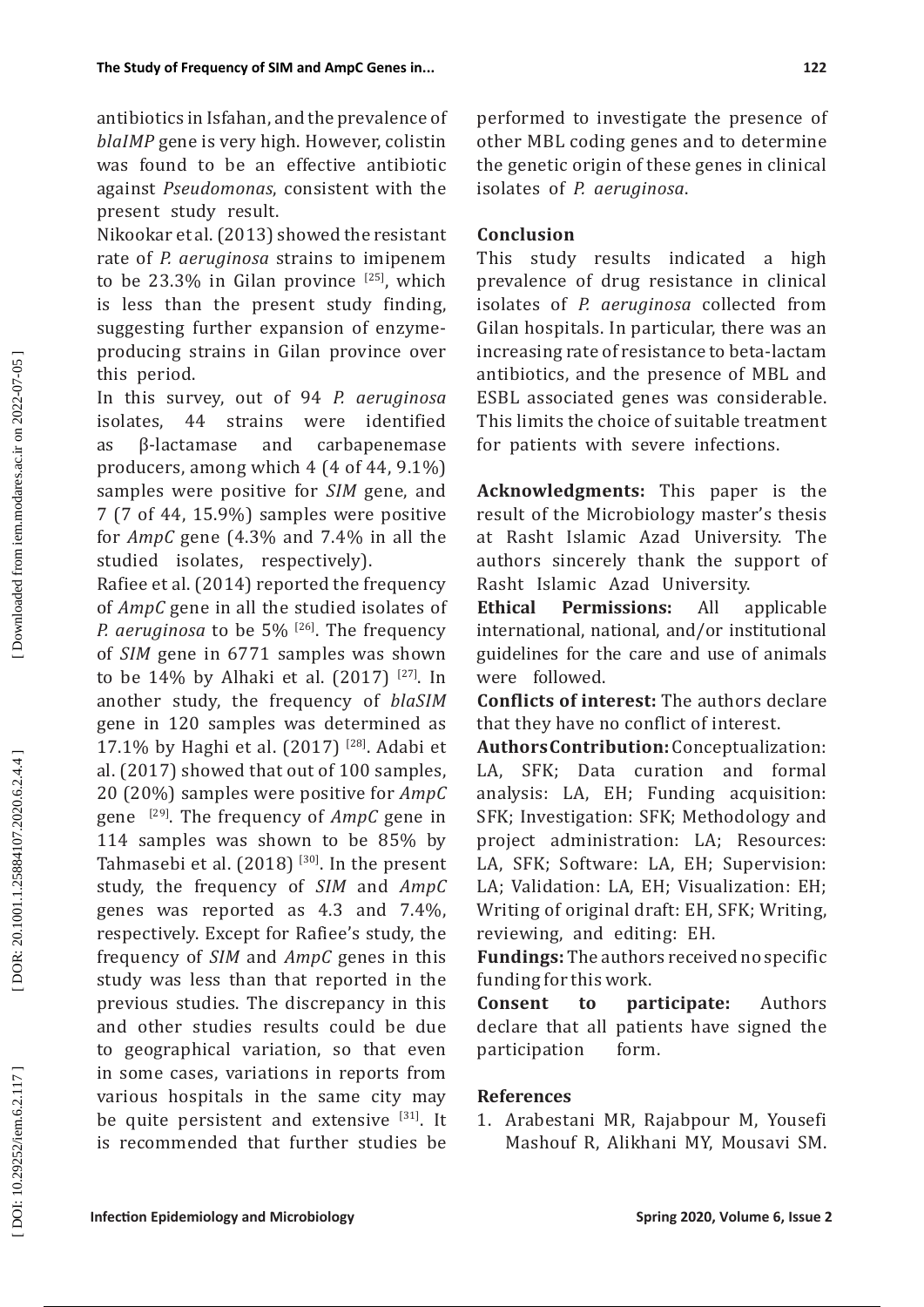Expression of efflux pump MexAB-OprM and OprD of Pseudomonas<br>aeruginosa strains isolated from aeruginosa strains isolated from clinical samples using qRT-PCR. Arch Iran Med. 2015; 18(2):102-8.

- 2. Rajabpour M, Alikhani MY. MIC<br>determination of Pseudomonas determination of Pseudomonas aeruginosa strains were isolated from clinical specimens of patients admitted to educational hospitals in Hamedan<br>(90-91). Iran I Microbiol. 2013: Microbiol. 2013; 7(3):18-25.
- 3. Wong YP, Chua KH, Thong KL. Onestep species-specific high-resolution melting analysis for nosocomial bacteria detection. J Microbiol Methods. 2014; 107:133-7.
- 4. Brooks GF, Carroll KC, Butel JS. Jawetz,<br>Melnick & Adelberge's Medical Adelberge's microbiology. 25th ed. London: Mc GrawHill; 2010, 253-6
- 5. Akpaka PE, Legal B, Padman J. Molecular detection and epidemiology of and<br>extended-spectrum beta-lactamase extended-spectrum genes prevalent in clinical isolates of Klebsiella pneumoniae and E.coli from Trinidad and Tobago. West Indian Med J. 2010; 59 (6):591-6.
- 6. Bush K, Jacoby GA. Updated functional beta-lactamases. Antimicrob Agents Chemother. 2010; 54 (3):969-76.
- 7. Shahcheraghi F, Shakibaie MR, Noveiri H. Molecular identification of ESBL genes blaGES-1, blaVEB-1, blaCTX-M, blaOXA-1, blaOXA-4, blaOXA-10, and blaPER-1 in Pseudomonas aeruginosa strains isolated from burn patients by PCR, RFLP and sequencing techniques. Int J Bioeng Life Sci. 2010; 4 (1):138- 42.
- 8. Walsh TR, Bolmstrom A, Qwarnstrom A, Gales A. Evaluation of a new Etest for detection metallo-beta-lactamases in routine clinical testing. J Clin Microbiol.

2002; 40(8):2755-9.

- 9. Poirel L, Guibert M, Girlich D, Naas T, Nordmann P. Cloning, sequence analyses, expression, and distribution<br>of ampC-ampR from Morganella  $ampC-ampR$ morganii clinical isolates. Antimicrob Agents Chemother. 1999; 43(4):769- 76.
- 10. Pitout JD, Chow BL, Gregson DB, Laupland KB, Elsayed S, Church<br>DL. Molecular epidemiology of DL. Molecular epidemiology of metallo-beta-lactamase-producing Pseudomonas aeruginosa in the Calgary Health Region: Emergence of VIM2 producing isolates. J Clin Microbiol.<br>2007: 45(2):294-8.  $45(2):294-8.$
- 11.Hall GS. Bailey & Scott's Diagnostic Microbiology. The Oxford University; Press, 2013.
- 12. Altaai ME, Aziz IH, Marhoon AA. Identification Pseudomonas aeruginosa by 16s rDNA gene for differentiation from other Pseudomonas species<br>that isolated from patients and that isolated from environment. Baghdad Sci J. 2014; 11(2):1028-34.
- 13. Khosravi AD, Moloudsadat Motahar M, Abbasi Montazeri E. The frequency of Class1 and 2 integrons in Pseudomonas aeruginosa strains isolated from burn patients in a burn center of Ahvaz, Iran. PLoS One. 2017; 12(8):e0183061.
- 14. Cayci YT, Coban AY, Gunaydin M. Investigation of plasmid-mediated quinolone resistance in Pseudomonas aeruginosa clinical isolates. Indian J Med Microbiol. 2014; 32(3):285-9.
- 15. Fazeli N, Momtaz H. Virulence gene profiles of multidrug-resistant Pseudomonas aeruginosa isolated from Iranian hospital infections. Iran Red Crescent Med J. 2014; 16(10):e15722.
- 16. Oh EL Lee S, Park YL Park IL Park K, Kim SI, et al. Prevalence of metallobeta-lactamase among Psedomonas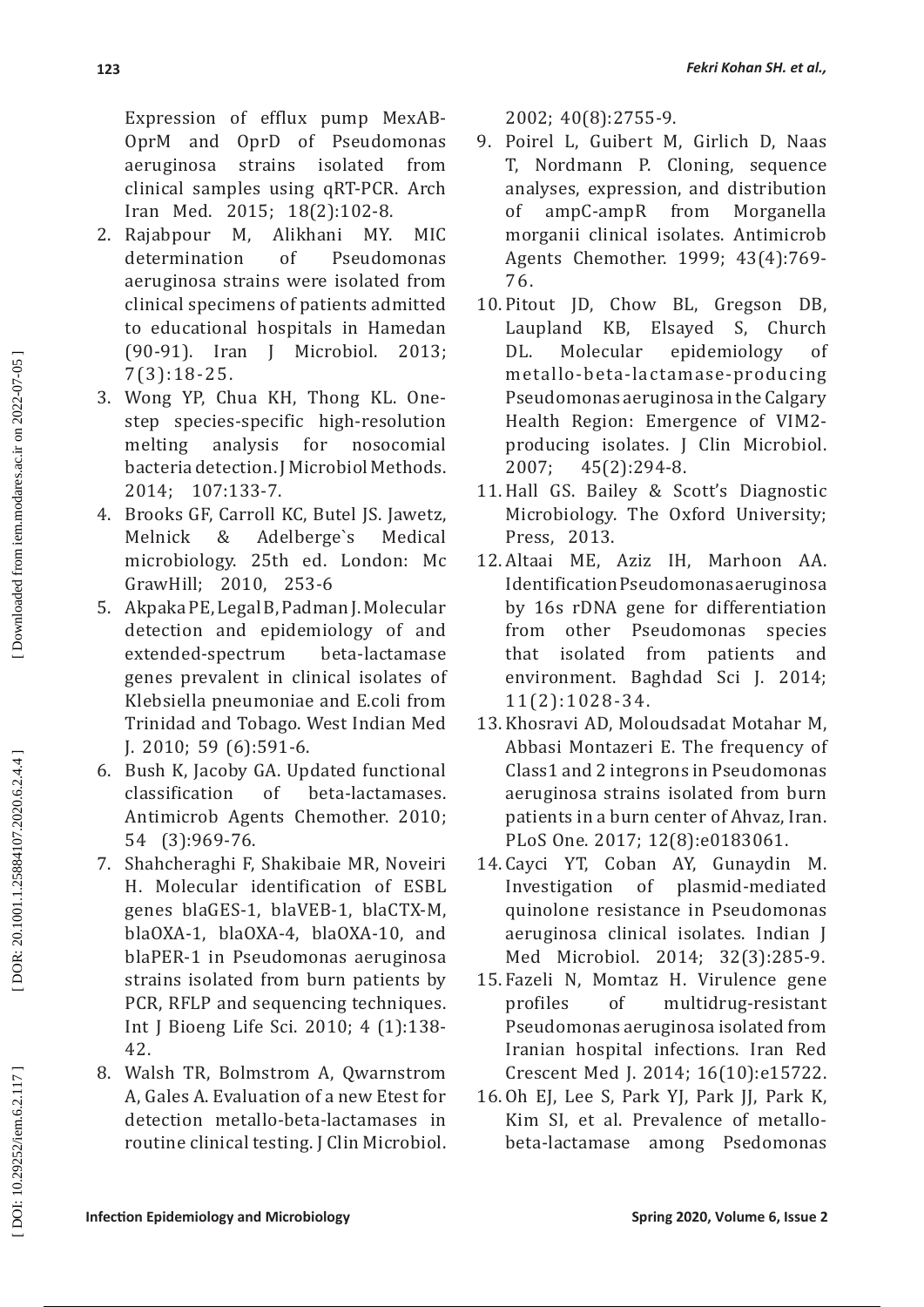aeruginosa and Acinetobacter baumannii in Korean university hospital and comparison of screening methods for detecting metallo-beta-lactamase. J Microbiol Methods. 2003; 54(3):411-8.

- 17. Gendrin C, Contreras-Martel C, Bouillot S, Elsen S, Lemaire D, Skoufias DA, et al. Structural basis of cytotoxicity mediated by the type III secretion toxin ExoU from Pseudomonas aeruginosa. PLoS Pathog. 2012; 8(4):e1002637.
- 18. Imani Foolad A, Rostami Z, Shapouri R. Antimicrobial resistance and ESBL prevalence in Pseudomonas aeruginosa strains isolated from clinical specimen by phenotypic and genotypic methods. J Ardabil Univ Med Sci. 2010; 10(3):189- 98.
- 19. Sadeghi A, Rahimi B, Shojapour M. Molecular detection of metallo-βlactamase genes blaVIM-1, blaVIM-2, blaIMP-1, blaIMP-2 and blaSPM-1 in Pseudomonas aeruginosa Isolated from hospitalized patients in Markazi province by Duplex-PCR. Afr J Microbiol Res. 2012; 6(12):2965-9.
- 20. Taghvaee R, Shojapour M, Sadeghi A, Pourbabaie AA. The study of antibiotic resistance pattern and the frequency of extended-spectrum beta-lactamases (ESBL) in Pseudomonas aeruginosa strains isolated from medical centers in Arak city, Iran. Qom Univ Med Sci J. 2013; 7(4):36-41
- 21. Mardaneh J, Ahmadi K, Jahan Sepas A. Determination antimicrobial resistance profile of Pseudomonas aeruginosa strains isolated from hospitalized patients in Taleghani hospital (Ahvaz, Iran) from 2011-2012. J Fasa Univ Med Sci. 2013; 3(3):188-93.
- 22. Rajaei S, Kazemi-Pour N, Rokhbakhsh-Frequency of plasmidmediated quinolone resistance genes among clinical isolates of Pseudomonas

aeruginosa in Kerman, Iran. Iran J Med Microbiol. 2017; 11(3):10-8.

- 23. Saderi H, Lotfalipour H, Owlia P, Salimi H. Detection of metallo-β-lactamase producing Pseudomonas aeruginosa isolated from burn patients in Tehran, Iran. Lab Med. 2010; 41(10):609-12.
- 24. Radan M, Moniri R, Khorshidi A, Gilasi H, Norouzi Z, Beigi F, et al. Emerging carbapenem-resistant Pseudomonas aeruginosa isolates carrying blaIMP among burn patients in Isfahan, Iran. Arch Trauma Res. 2016; 5(3):e33664.
- 25.Nikookar I, Tishayar A, Flakiyan Z, Alijani K, Rehana-banisaeed S, Hossinpour M, et al. Antibiotic resistance and frequency of Class 1 integrons among Pseudomonas aeruginosa isolated from burn patients in Gilan, Iran. Iran J Microbiol. 2013; 5(1):36-41<br>26. Rafiee R. Eftekhar F. Ta
- F, Tabatabaei<br>D. Prevalence SA, Minaee Tehrani of extended-spectrum and metallo-β-lactamase production in AmpC β-lactamase producing Pseudomonas aeruginosa isolates from burns. Jundishapur J Microbiol. 2014; 7(9):e16436.
- 27. Alhaki T, Sadeghi Fard N, Saye Miri K, Bimanand L, Azizian R, Tabasi M, et al. The resistance rate of metallobeta-lactamases among Pseudomonas aeruginosa isolates in Iran: A metaanalysis study. J Infect Trop Dis. 2017; 76:1-14.
- 28.Haghi F, Keramati N, Hemmati F, Zeighami H. Distribution of integrons and gene cassettes among metallo-βlactamase producing Pseudomonas<br>aeruginosa clinical isolates. Infect aeruginosa clinical isolates. Epidemiol Microbiol. 2017; 3(2):36-40.
- 29. Adabi J, Shahraki Zahedani S, Bokaeian M, Tahmasebi H. An investigation of the prevalence of AmpC-producing Pseudomonas aeruginosa in clinical

DOI: 10.29252/iem.6.2.117]